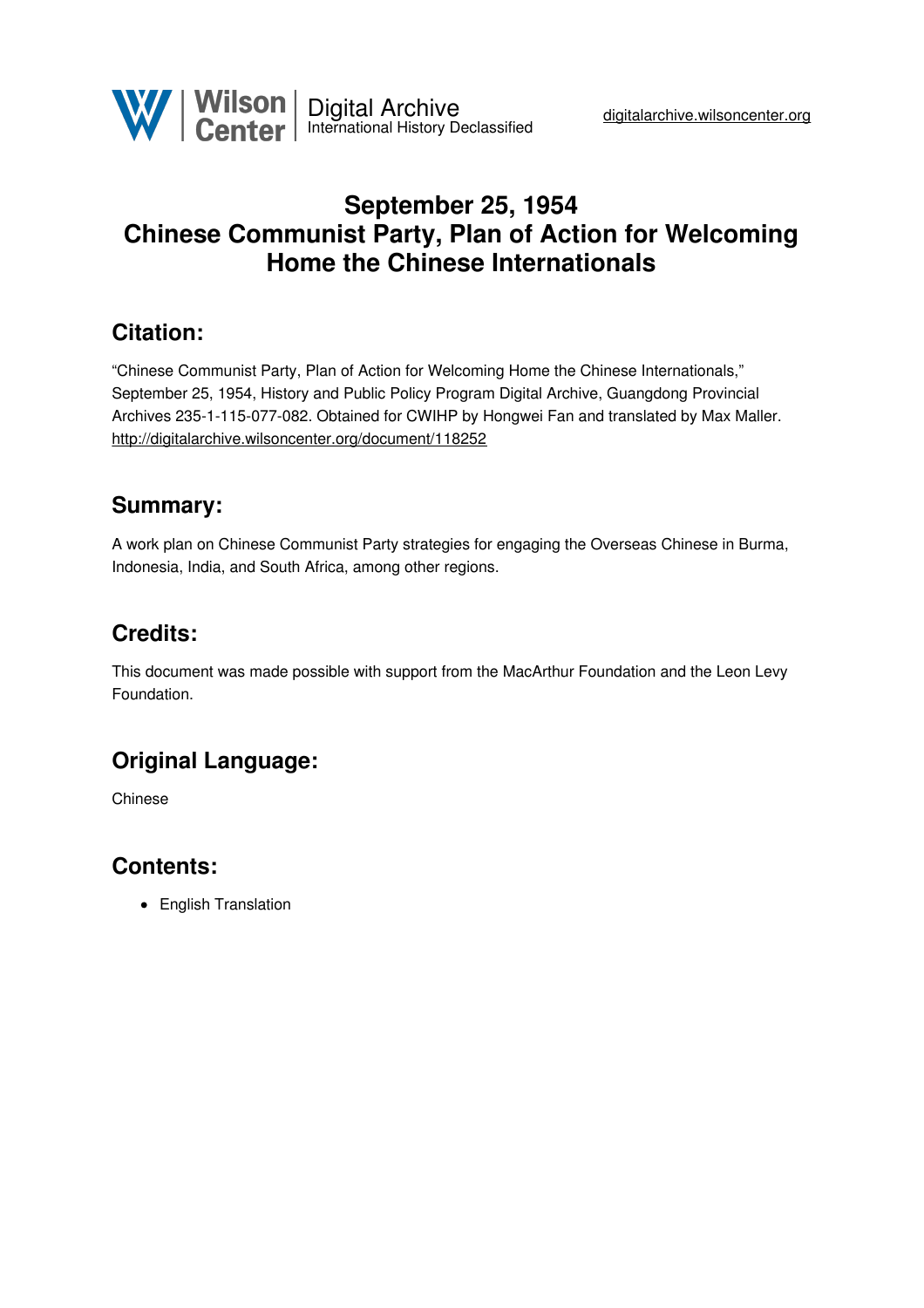After this year's National Day celebration, all of the Chinese internationals from the sightseeing returners' group, consisting of Indonesians, Burmese, Indians, Pakistanis, South Africans and others, 130 or 140 in all, who are returning for the festivities, should be invited in the latter third of September for a tour of the major cities, taking in the many sights all throughout our state. The objective for organizing this sightseeing trip is so that after the Chinese internationals return to their abodes, they will then be capable of broadcasting the following topics:

1- Announcing the convening of the People's Congress and the publication of China's Constitution, and the great significance of these events the consolidation of democratic institutions. Showing support for the Chinese international representative chosen for the final session of this year's Conference for the Expansion of Chinese Expatriate Affairs, as a way to expand influence.

2- Announce the determination and willingness of our people to liberate Taiwan. Taiwan is China's territory: liberating Taiwan is a domestic affairs concern. The meddling of the United States will not be tolerated. The Chinese people must liberate Taiwan and dismantle Chiang Kai-shek's traitorous clique.

3- Announce China's great victory in its international struggle and its advocacy for the Five Principles for Peaceful Co-existence, which will be a great helper to reduce international tension and consolidate world peace. Announce that our people and overseas Chinese wish take this exact spirit into increasing their friendly relations with other countries.

4- Announce the great achievement of China's five-year construction effort.

In order to meet this goal, we should carefully arrange for the deep education of the sightseeing group.

Due to the importance placed by the Central Committee and every level of government on welcoming international Chinese, and its guarantee of matching the welcome from all previous sessions, the Central Committee has realized quite an achievement. When sightseeing group participants returned home in previous years, they all spoke from personal experience to explain the state's realistic situation to their countrymen abroad. This led to overseas countrymen's advancement in understanding and fervor for the fatherland, expanding the united front of overseas Chinese patriotism and alienating the Bandit Chiang. Disseminating education to the sightseeing group has been achieved in the past, no doubt. But it had its flaws as well. For instance, in explaining the situation, only the achievements were noted; no one dared to discuss any shortcomings. The sightseeing group was followed to closely; no one dared let them go out on their own. Being fearful lest they spy upon shortcomings is not in keeping with 'seeking truth from facts'. The great achievements of construction can be discussed well enough, but we must not selfcensor against discussing shortcomings and deficiencies. Discussing achievements should not get out of hand. We cannot say that everything went perfectly. We must show some modesty. In discussing shortcomings, we still 'seek truth from facts.' There has to be a basic principle. Do not conceal the major successes. Do not discuss issues that have not yet solidified. When the sightseeing group asks what the goal of their touring might be, respond as carefully as you possibly can. Last year, the events were arranged too tightly, the viewing time was hurried, etc. From now on, the welcoming project will be improved and more attentive.

Review this year's plan for the Comprehensive Regional Sightseeing Itinerary:

1- The comprehensive touring itinerary (including Central South, North, Northeast, and East China regions) will be in all 82 days: 4 days at the LVDA oil field, 3 days in Nanjing, 3 days at Wuxi prefecture, 5 days in Shanghai, 4 days in Hangzhou, 15 days in their hometowns, 7 days all told in Guangzhou, stopping in between in Wuhan for 17 days.

2- Beijing culture, the education industry, city government construction, historical sites and scenic spots; historical sites and scenic spots of Guangzhou, light industry, infrastructure with international